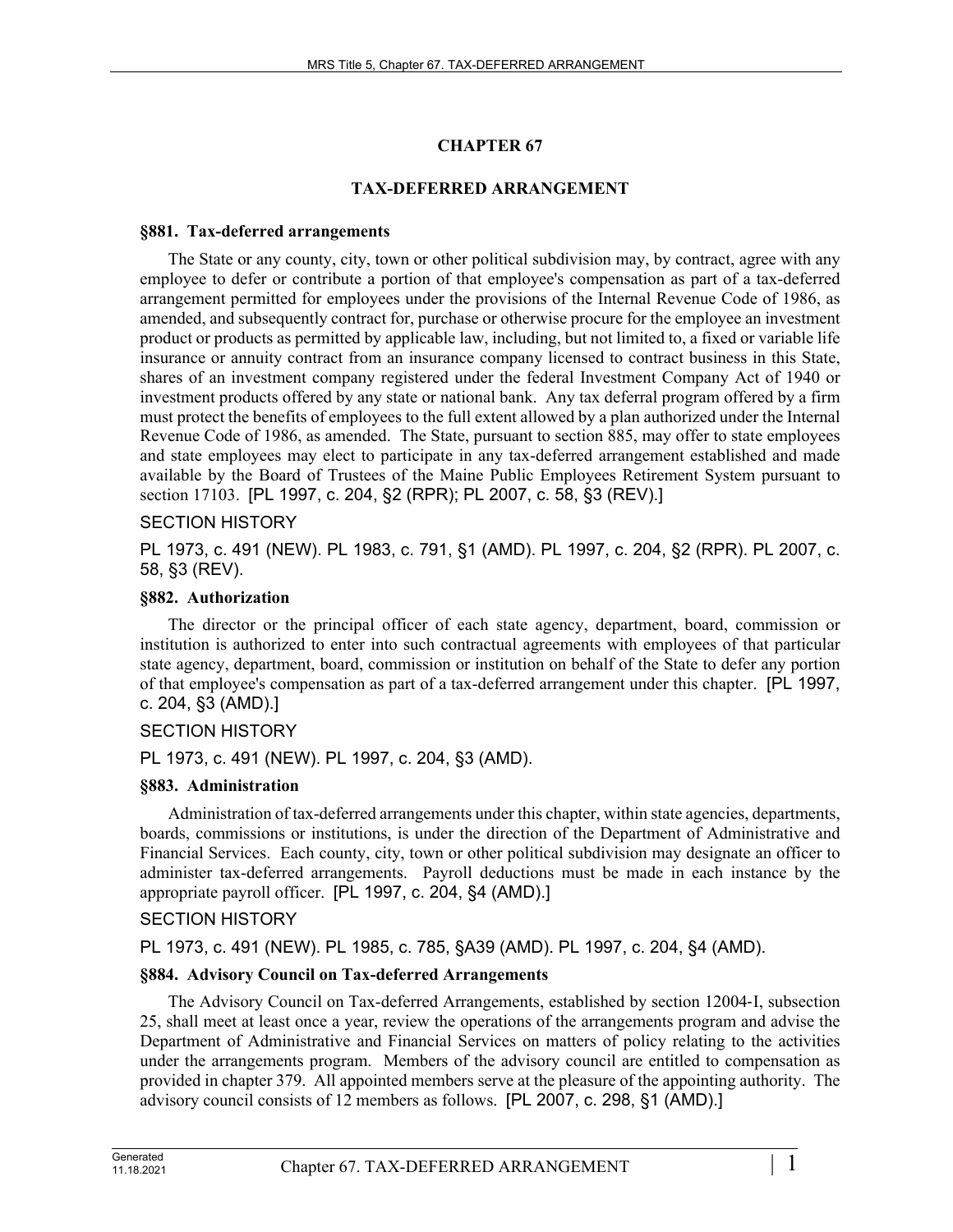**1. Ex officio members; chair.** The ex officio members of the Advisory Council on Tax-deferred Arrangements are: the Commissioner of Administrative and Financial Services, or the commissioner's designee; the Superintendent of Insurance, or the superintendent's designee; and the Superintendent of Financial Institutions, or the superintendent's designee. The Commissioner of Administrative and Financial Services, or a designee, is the chair of the advisory council.

[PL 1997, c. 204, §5 (AMD); PL 2001, c. 44, §11 (AMD); PL 2001, c. 44, §14 (AFF).]

### **2. Retirement system representative.**

[PL 1997, c. 204, §5 (RP).]

**3. Employee representatives.** The employee representatives of the advisory council are 9 employees appointed by the Governor as follows:

A. [PL 2007, c. 298, §2 (RP).]

B. [PL 2007, c. 298, §2 (RP).]

C. [PL 2007, c. 298, §2 (RP).]

D. Seven classified state employees, one from each bargaining unit recognized pursuant to Title 26, chapter 9‑B in the executive branch, recommended to the Governor by the employee organizations certified to represent the units; [PL 2007, c. 298, §2 (NEW).]

E. One employee from the largest bargaining unit recognized pursuant to Title 26, chapter 9‑B in the legislative branch, recommended to the Governor by the employee organization certified to represent the unit; and [PL 2007, c. 298, §2 (NEW).]

F. One employee from the largest bargaining unit recognized pursuant to Title 26, chapter 14 in the judicial branch, recommended to the Governor by the employee organization certified to represent the unit. [PL 2007, c. 298, §2 (NEW).]

Employee representatives are appointed for terms of 3 years. [PL 2007, c. 298, §2 (AMD).]

**4. Voting.** All votes of the council must be one vote cast by labor and one vote cast by management. The labor vote must be cast by the labor cochair, who must be chosen by the labor members, and must represent the majority opinion of the labor members of the council. The management vote must be cast by the management cochair, who is the Commissioner of Administrative and Financial Services or the commissioner's designee.

[PL 1997, c. 204, §5 (NEW).]

#### SECTION HISTORY

PL 1973, c. 491 (NEW). PL 1973, c. 585, §§11,12 (AMD). PL 1983, c. 812, §22 (AMD). PL 1985, c. 785, §A40 (AMD). PL 1989, c. 503, §B16 (AMD). PL 1991, c. 108 (RPR). PL 1991, c. 780, §§Y32,33 (AMD). PL 1997, c. 204, §5 (AMD). PL 2001, c. 44, §11 (AMD). PL 2001, c. 44, §14 (AFF). PL 2001, c. 503, §§1,2 (AMD). PL 2007, c. 298, §§1, 2 (AMD).

#### **§885. Selection of firms**

The advisory council shall select up to 7 firms for participation by state employees as the result of investigation and competitive bidding, as outlined in chapter 155. The advisory council may, at any time after the evaluation and study of new programs, replace any previously selected firm with another firm through the process of competitive bidding. Participants in the plan retain the right to continue to invest with a previously selected firm with which they have already established an account in the State of Maine plan. Any firm selected by the advisory council in accordance with this section must be a registered investment advisor under the federal Investment Company Act of 1940 or a bank or insurance company authorized to receive or manage contributions as part of a tax-deferred arrangement under this chapter. [PL 1997, c. 204, §6 (AMD).]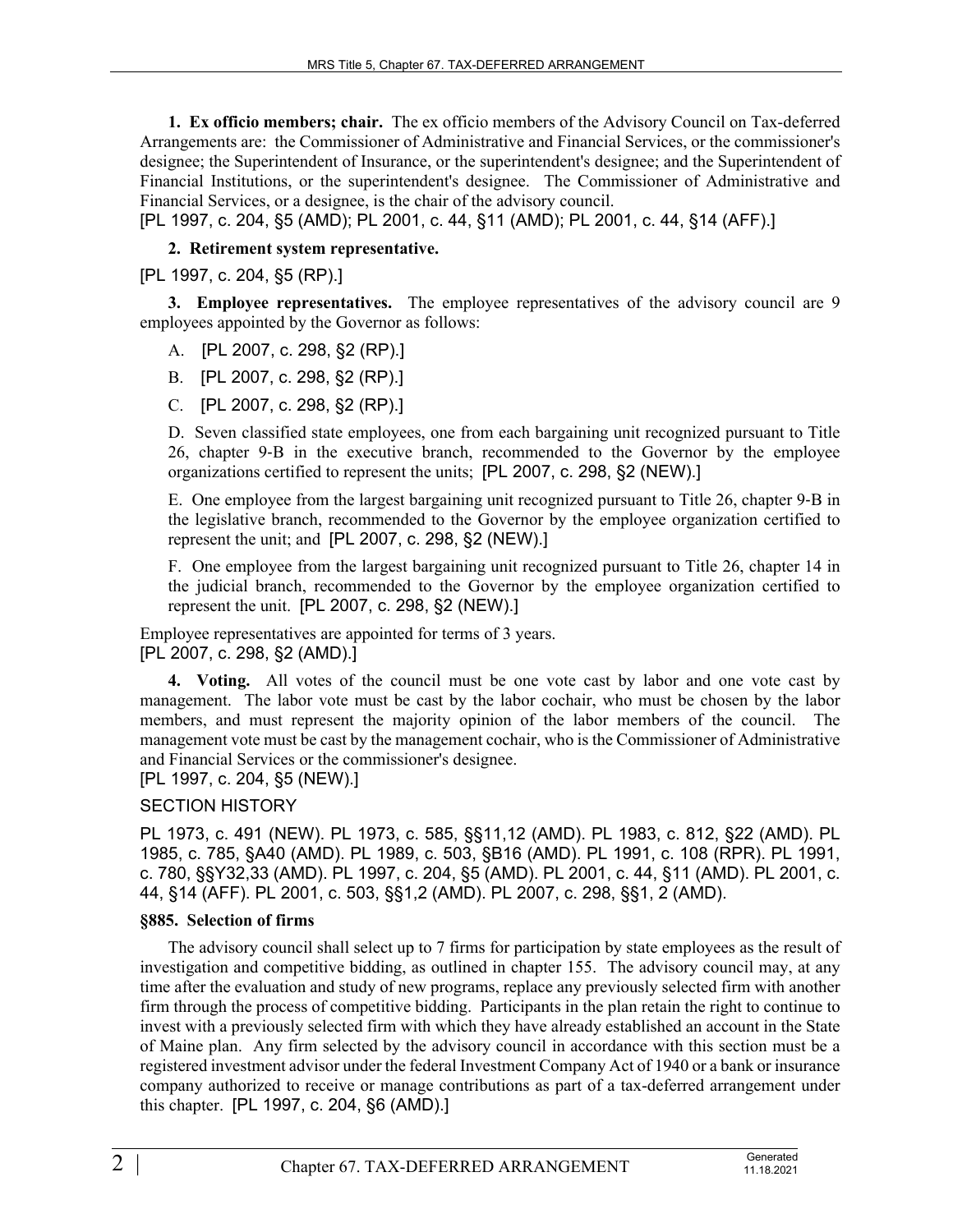Any county, city, town or other political subdivision wishing to make use of any material relating to evaluation, or competitive bidding compiled by the advisory council, may receive copies on request. [PL 1997, c. 204, §6 (AMD).]

#### SECTION HISTORY

PL 1973, c. 491 (NEW). PL 1997, c. 204, §6 (AMD).

#### **§886. Definition**

For the purposes of this chapter, "employee" means any person whether appointed, elected or under contract, providing services for the State, county, city, town or other political subdivision, for which compensation is paid. [PL 1973, c. 491 (NEW).]

### SECTION HISTORY

PL 1973, c. 491 (NEW).

### **§887. Payment of premiums; purchase of shares; investment products**

Notwithstanding any other provision of law to the contrary, those persons designated to administer the tax-deferred arrangements are authorized to make payment for investment products acquired as part of a tax-deferred arrangement. The payments are not construed to be a prohibited use of the general assets of the State, county, city or other political subdivision. [PL 1997, c. 204, §6 (AMD).]

### SECTION HISTORY

PL 1973, c. 491 (NEW). PL 1997, c. 204, §6 (AMD).

#### **§888. Application**

Any compensation or portion of compensation reduced by an employee in conjunction with a deferred compensation program and any earnings or income thereon must be held in trust for the exclusive benefit of that participant and that participant's beneficiary as provided in the United States Internal Revenue Code, Section 457. For purposes of this section, custodial accounts, annuity contracts and other contracts described in the United States Internal Revenue Code, Section 457(g) must be treated as trusts. Any compensation or portion of compensation reduced must be considered in calculating any employee benefits and is subject to any withholding imposed on the employee. Any compensation or portion of compensation reduced is not subject to any income taxation until distribution is actually made to the employee. [PL 1997, c. 192, §1 (AMD).]

# SECTION HISTORY

PL 1973, c. 491 (NEW). PL 1973, c. 788, §§16-A (RPR). PL 1997, c. 192, §1 (AMD).

# **§889. Liability limited**

The financial liability of the State, county, city, town or other political subdivision under a taxdeferred arrangement under this chapter is limited in each instance to the transmittal to the provider of the investment product or products selected by an employee of that portion of the employee's compensation deferred under the tax-deferred arrangement while the enrollee remains an employee of the State, county, city, town or other political subdivision enrolled in the tax-deferred arrangement, and only to the amount of the portion of the employee's compensation. [PL 1997, c. 204, §7 (RPR).]

# SECTION HISTORY

PL 1973, c. 491 (NEW). PL 1997, c. 204, §7 (RPR).

The State of Maine claims a copyright in its codified statutes. If you intend to republish this material, we require that you include the following disclaimer in your publication:

*All copyrights and other rights to statutory text are reserved by the State of Maine. The text included in this publication reflects changes made through the First Special Session of the 130th Maine Legislature and is current through October 31, 2021. The text*